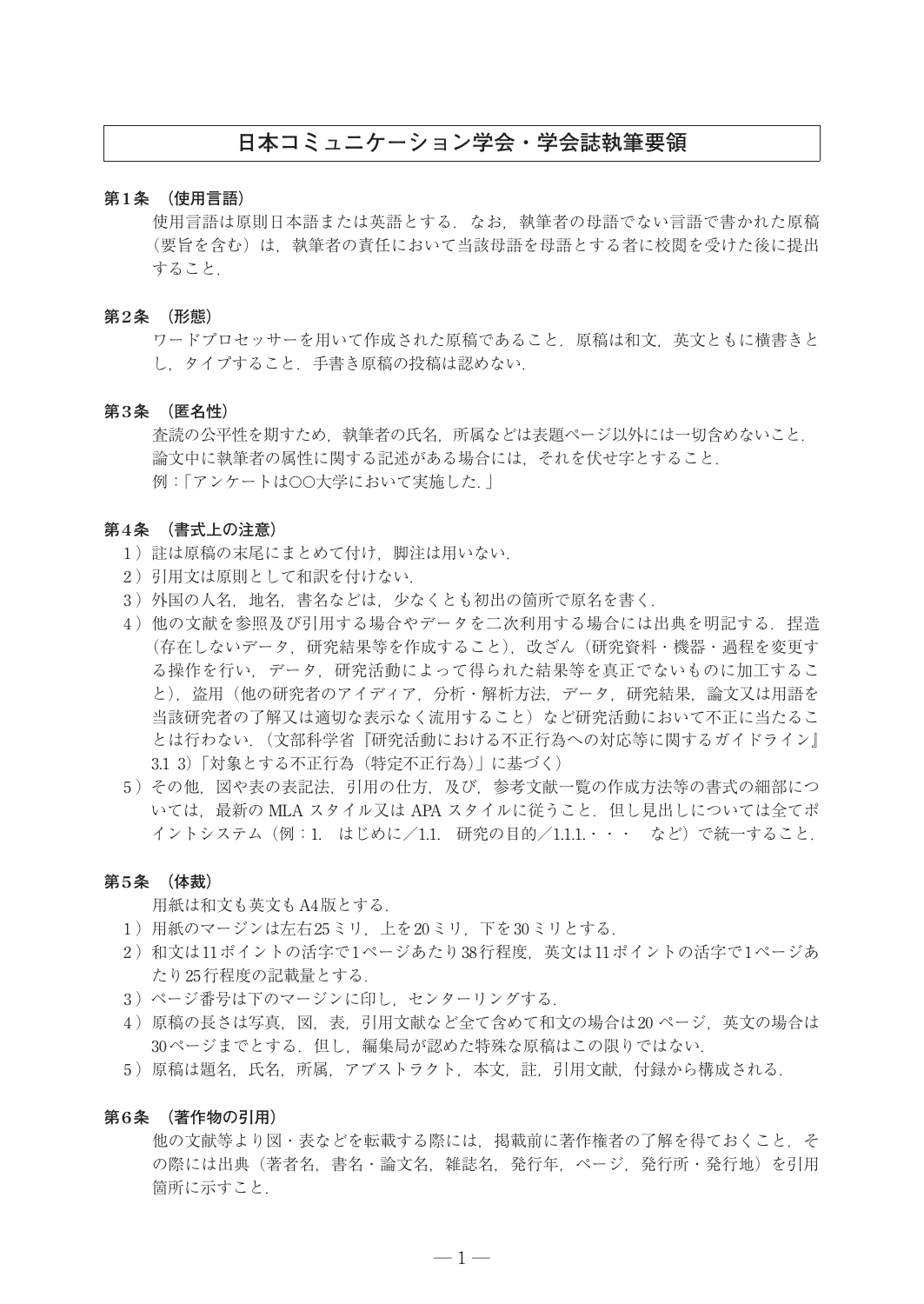# **第7条 (引用文献)**

 論文末尾の引用文献には、本文中で直接・間接引用または出典引証された文献のみを含める こと. 論文作成に際し参照したが文中で引用のない文献は含めない.

# **第8条 (校正)**

 執筆者による校正は初校および2校とする.その際,修正範囲(加筆・訂正)は植字上の誤 りによるもののみとし,内容に関する加筆・修正は原則認めない.再校以降の修正はジャー ナル編集委員会に一任する.

### **第9条 (規則の改定)**

 この要領の改廃については,ジャーナル編集委員会の議を経て,委員長であるジャーナル担 当理事が原案を作成し理事会で審議するものとする.

# **Instructions for Authors**

### **Article 1: Language**

 Manuscripts should normally be written in English or Japanese. Authors whose manuscripts are written in the language that is not their mother tongue should have the manuscripts proofread by a native speaker prior to submission.

### **Article 2: Manuscript format**

 All manuscripts should be horizontally typed from left to right, regardless of the working language. No handwritten manuscripts will be accepted.

### **Article 3: Anonymity**

 To facilitate blind peer review, no hint of authorial identification (e.g., the author's name or affiliation) should appear in any part of the manuscript except for the title page. References to any part of authorial identification must be covered and internal identifications in the manuscript must be avoided. (e.g., "The questionnaire was administrated at X University.")

# **Article 4: Writing Style**

- 1 ) All notes must be grouped together at the end of the work.
- 2 ) Quotations from English should be quoted as they appear in the original.
- 3 ) Original names of non-Japanese persons, locations, and book titles should be spelled the way they appear first in the manuscript.
- 4 ) Citations must be made clearly and accurately when referring to other works or when using the data collected by a researcher who is not the author of the manuscript. Fabrication (making up data or research results, etc.), falsification (manipulating research materials, equipment, or process to change data or results obtained from research activities), plagiarism (appropriating the ideas, analyses, analytical methods, data, research results, research paper(s), or words of other researchers without obtaining the permission of the researchers or giving appropriate credit), and other misconducts shall not be made. (Cf. "Guidelines for Responding to Misconduct in Research" by Ministry of Education, Culture, Sports, Science and Technology)
- 5 ) For other details, authors should refer to the latest edition of The MLA Handbook for Writers of Research Papers or The APA Publication Manual. The headings should be enumerated with Arabic num-